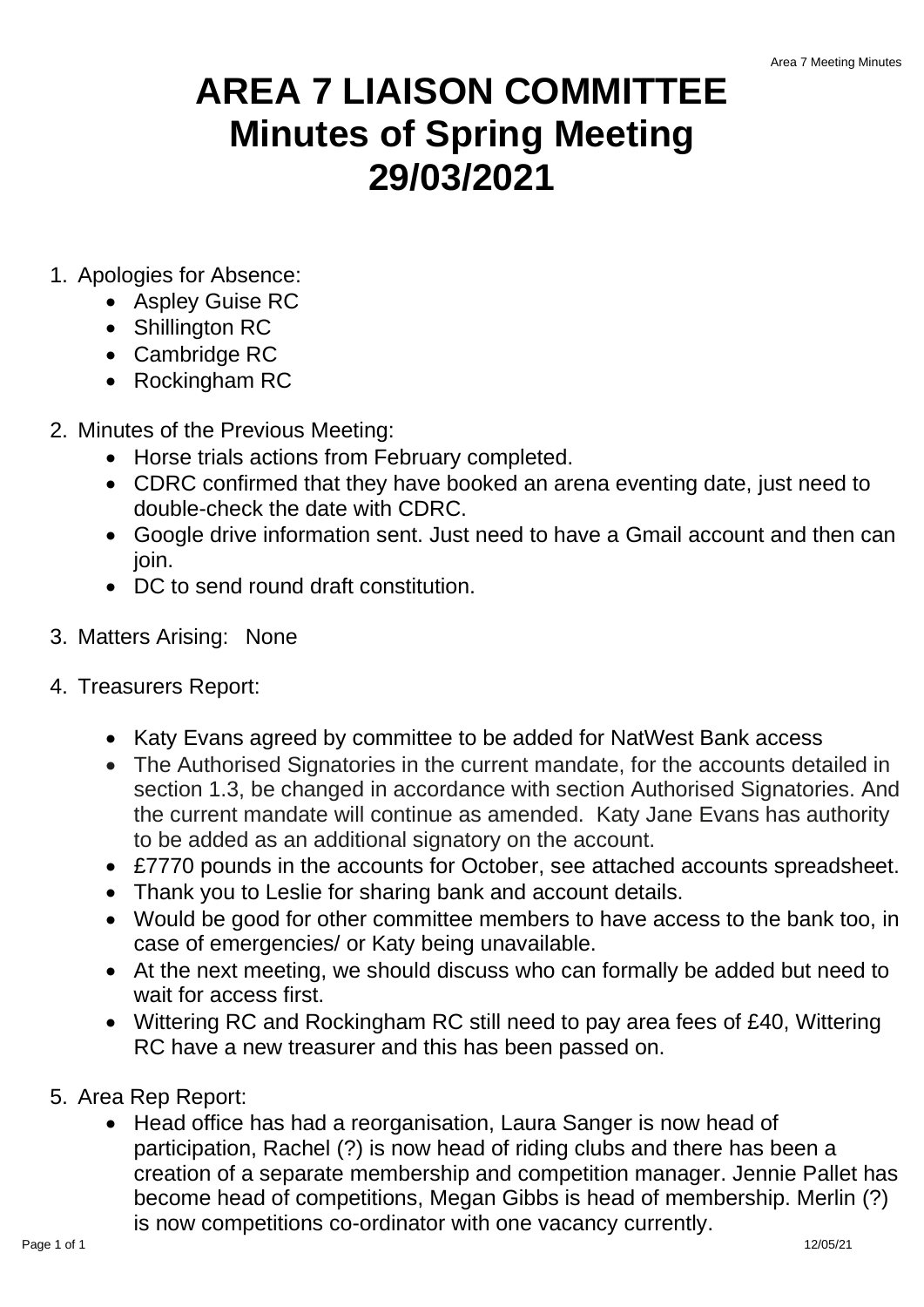- BRC have launched a new competition to replace the horse challenge, called the arena challenge, very similar to arena eventing but on grass and no joker fence. Timed on SJ like pure SJ and for XC it will be optimum time as per old challenge. Allowed to run qualifiers from September 1<sup>st</sup>. Qualifiers can be run under the old challenge format if areas would like. Keysoe is keen to run this qualifier, could look at Home Farm for an arena format. Kit to look into.
- When are clubs due to bid for running area qualifiers? DC said early next year.
- Government revised rules on the use of indoor arenas, currently only available forone1 person at a time, plus judges in a box etc, can't be used for warm up or coaching.
- 6. Past Events:
	- Online dressage qualifier, Laura said how all went well, but apologies for lost dressage sheets. Everyone was on the ball, and it all worked fairly well. Good luck for championship filming.
- 7. Future Events:
	- Summer Dressage Qualifier 9<sup>th</sup> May at Milton Park.
	- Summer SJ Qualifier 11<sup>th</sup> July at Glebe Farm.
	- Dressage to Music Qualifier 17<sup>th</sup> July at Moulton College.
	- 17<sup>th</sup> Oct for Arena Eventing Plan A, or 25<sup>th</sup> Sept for Plan B.
	- Winter Show Jumping Qualifier 20<sup>th</sup> November at Arena UK.
	- The Horse Trials Qualifiers will be on 20<sup>th</sup> June at Home Farm, Alconbury.
	- Rebecca R. (RR) and Kelley B. (KB) walked the Home Farm course with Lloyd (surname?), he said it had good ground and could do interesting things with the course. Can build 80cm to 110cm.
	- RR was very grateful to the Fitzwilliam PC who are not charging area for dressage boards, show jumps and portable XC jumps, saving about £1500.
	- In return RR has committed the area to paint the XC portables, before the  $13<sup>th</sup>$ June.
	- Lloyd quote is £1000, including course design and TE etc.
	- Timers are sorted from Bozeat RC.
	- HHRC is doing commentary team and XC controlling.
	- Keysoe RC is doing fence judging/ XC stewarding/ XC timing.
	- CDRC happy to run SJ?
	- Wittering RC to take charge of fence decorations.
	- Need a club to volunteer for Dressage running.
	- Marquee from HHRC, Area to buy a marquee and send to RR or KB.
	- Fence judge packs from Jo (HHRC).
	- Rockingham RC lending timing equipment and area has full set too. List of assets on 3rd sheet of treasurey report.